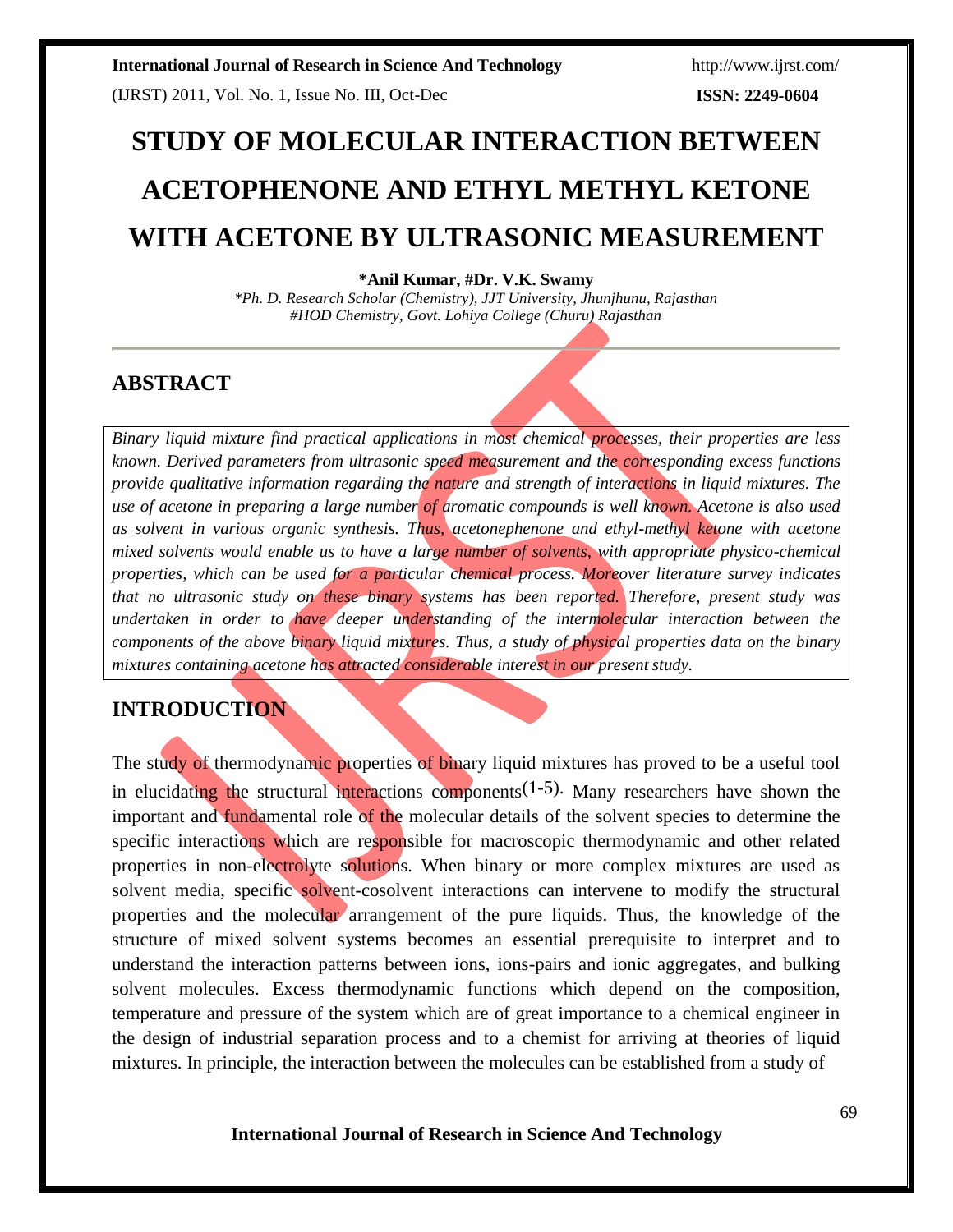(IJRST) 2011, Vol. No. 1, Issue No. III, Oct-Dec

#### **ISSN: 2249-0604**

the characteristics abrupt departure from ideal behavior of some physical properties, like volume, compressibility, viscosity etc.

Accurate knowledge of thermodynamic properties of organic liquid mixtures has relevance in understanding the molecular interaction between the components of the mixture, in developing new theoretical model, and also in carrying out engineering applications in the process industry. Data of these properties can be obtained experimentally or by using generalized methods that permit the calculation of the properties of mixtures. The development of a calculation method requires that an adequate database should be available. Although many tabulated value of the above properties are generally available for the pure solvents, literature data relative to various binary mixtures are of the lacking.

Densities of liquid mixtures and related volumetric properties are required for many applicative aspects as well as for theoretical calculations. In particular, their knowledge is indispensable when the classical and the thermodynamic approach is to be used to relate and to compute the equilibrium properties of such mixtures. From this point of view, they are of strategically importance for both the test of existing theories and the development of new models for mixture behaviors. For this point of view, they are of strategically importance for both the test of existing theories and the development of new models for mixture behaviors. For practical purposes (tank design, pipe-lines etc.) the knowledge of volume of liquid mixtures is important than the corresponding density values.

Numbers of studies on the measurements of ultrasonic speeds and isentropic compressibilities of liquid-liquid mixtures have been carried out as it has gained much importance in investigating the physicochemical behavior of liquid mixtures such as molecular association and dissociation. Ultrasonic speed and related data of liquid mixtures are found to be the most powerful tool in testing theories of liquid stage. In addition, some more useful properties of liquid mixtures which are not easily accessible by other means can be deduced by means of data obtained from ultrasonic speed measurement.

It is well recognized that speed of sound, is entropic compressibility, and molar volume of liquid mixtures provide information on molecular interactions. The high precision of speed of sound measurements make it possible to calculate reliable values of two parameters characterizing deviations of the system from ideality, the excess molar isentropic compressibility which proves to be one of the most reproducible of the excess molar properties and deviation  $u^D$  of the speed of sound u, from those in ideal mixtures uid. Molecular association in solution and some important correlation with various parameters e.g. ratio of the heat capacities, molar isentropic and isothermal compressibilities  $K_{S,m}$  and  $K_{T,m}$ , free volume  $V_f$ , apparent molar compressibility K<sub>S.i,  $\phi$ </sub>available volume V<sub>a</sub>, isentropic compressibility K<sub>s</sub>, deviation in isentropic compressibility  $\Delta K_S$ , mixing function  $\Delta u$  etc can be very well studied through speed of sound measurement in liquid mixtures. In recent years, there has been an increased interest in the determination of either isothermal or isentropic compressibilities. The role that isentropic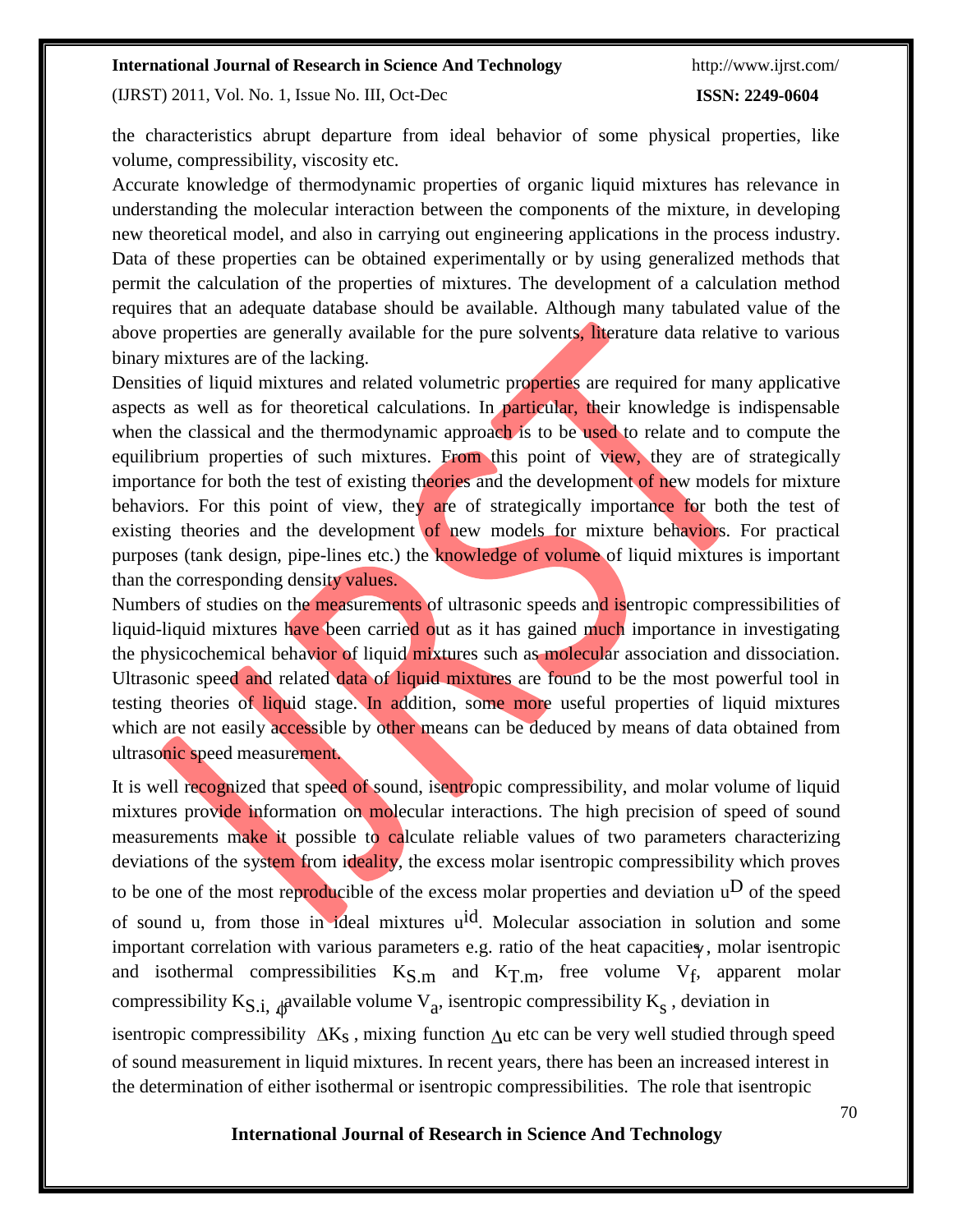(IJRST) 2011, Vol. No. 1, Issue No. III, Oct-Dec

**ISSN: 2249-0604**

compressibilities play in the thermodynamic characterization of binary mixtures is also subject of a recent review.(6) .

It has been pointed out by several workers that excess thermodynamic functions are sensitively dependent not only on the difference in intermolecular forces; but also on the difference in the size of the molecules. It is obvious that the study of excess compressibilities and excess molar volumes gives important information on intermolecular forces determining the properties of mixtures. Solute-solute interactions can be investigated from speed of sound and density data using statistical theory of solutions.

## **REVIEW OF STUDIES**

An extensive literature survey reveals that considerable data have been accumulated on thermodynamic and ultrasonic studies of liquid-liquid mixtures.

Published literature on the accumulation of experimental data such as density, viscosity and speed of sound in the binary mixtures has been truly exhaustive. It is thus beyond the scope of this dissertation to cite all the references. Only the representative papers will be cited. In many of these studies, the properties that have been measured are density, refractive index, dielectric constant, viscosity, vapor pressure, enthalpy, heat capacity and speed of sound. From these properties, excess parameters of interest have been calculated. However, in the present thesis, discussions will be centered around the measurement of four physical properties, viz., density, excess molar volumes, viscosity, and speed of sound. Using these data, the mixing quantities have been evaluated to investigate their effects in terms of the binary interactions.

Kolling, O.W.<sup>(1)</sup> studied the trends in dielectric constant as a function of mole fraction for eighteen solvent pairs containing acetone. He found that generally nonlinear usually shows negative deviation from ideal behavior. Based upon a linear solvation energy relationship, the sizes of the deviations at the maximum or minimum condition are related to the dipolarities and polarizing abilities of the added cosolvents in most cases. However, the three strongly associated hydrogen bonding cosolvents, formamide, N-methylacetamide and water, are exceptions to that pattern.

Reilly, J.T. et al.<sup>(2)</sup> studied an investigation into the solvent properties of liquid carbon dioxide which was done by means of FT-IR spectroscopy. A high-pressure, circulation-type apparatus was designed and built specifically for this study. The spectra for the combination bands for carbon dioxide showed that there are interactions between methanol and carbon dioxide. However, the spectra of the fundamental O-D vibration of deuterated methanol in liquid carbon dioxide indicate that there is no hydrogen bonding. Therefore, we concluded that the interactions between carbon dioxide and methanol are Lewis acid-base interactions rather than hydrogen bonding. This conclusion is supported by experiments where acetone is introduced into the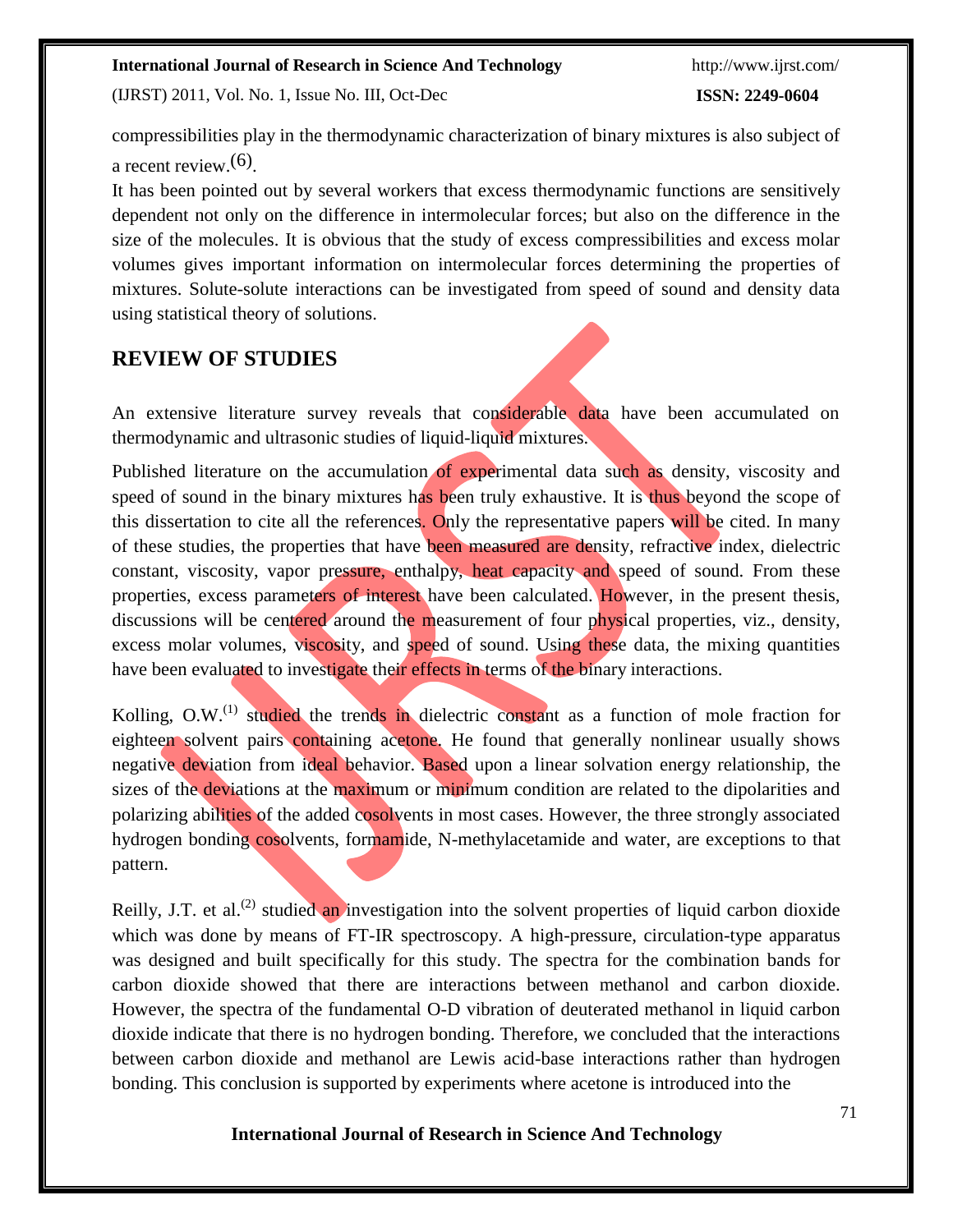(IJRST) 2011, Vol. No. 1, Issue No. III, Oct-Dec

#### **ISSN: 2249-0604**

CO2/methanol-*d* binary system. FT-IR measurements show the hydrogen bonding of acetone with deuterated methanol.

Petrov, N. Kh. $^{(3)}$  reviewed the published data on the dynamics of nonspecific preferential solvation in binary solvents, as obtained by fluorescence spectroscopy (in particular, by magnetic spin fluorescence method) using probe molecules in which strong charge redistribution yielding dipoles and ion pairs takes place upon excitation. The dynamics of preferential solvation of the excited probe in a binary solvent is described by a sequence of consecutive equilibrium reactions, in which each step is the absorption of a molecule of the polar component by the solvation shell of the excited probe, where transport from the bulk solution occurs via translational diffusion. The characteristic effect of the time saturation of solvation is attributed to the energetically unfavorable process of interface formation between the solvation shell, which a polar nanosized cluster, and the homogeneous binary mixture. Such polar clusters may affect the course of photochemical reactions involving charged species or particles with a large dipole moment. Simple model concepts, such as the Frenkel theory of heterophase fluctuations, the Onsager model, and the Hildebrand theory of solubility used for the description of the physical picture of preferential solvation, are considered.

#### **RESULTS & DISCUSSION**

Acetone is a versatile liquid, which finds use for the preparation of number of aromatic compounds which have got variety of uses in the modern world. Thus, a study of physical properties data on the binary mixtures containing acetone has attracted considerable interest in the literature<sup> $(1-3)$ </sup>. Hence, the experimental denstities and speed of sound data at 303.15K for the binary mixtures of acetophenone with acetone and ethylmethylketone with acetone have been presented. From the experimental data, deviations in various acoustical properties such as isentropic compressibility, intermolecular free length, ultrasonic speed of sound and relative association have been computed.

Deionized water was taken and a little KMnO<sub>4</sub> and 2 or 3 pallets of NaOH were added to it. The solution was double distilled in an all glass double distillation assembly and the first fraction was rejected.

An ultrasonic interferometer is a simple and direct device to determine the ultrasonic velocity in liquid with a high degree of accuracy. With the help of an ultrasonic interferometer we can determine various thermodynamic parameters like ultrasonic velocity, Adiabatic Compressibility ( $\beta_{ad}$ ), Isentropic Compressibility ( $\beta$ ), Isothermal Compressibility ( $\beta_T$ ), Effective Debye Temperature  $(Q_D)$ , Grunesian Parameters (T), Intermolecular Free Path length ( $L_f$ ), Internal Pressure  $(\pi_i)$ , free volume  $(V_f)$ , Rao's constant  $(R)$ , Surface Tension  $(S_t)$ , Mean Square Thermodynamic Fluctuation, Vander Waal's Constant (b), Wada Constant (W), Space Filling Factor (r) and Relative Association  $(R_a)$ . With the help of these thermodynamic properties calculated with the help of ultrasonic interferometer, we can study phenomenon like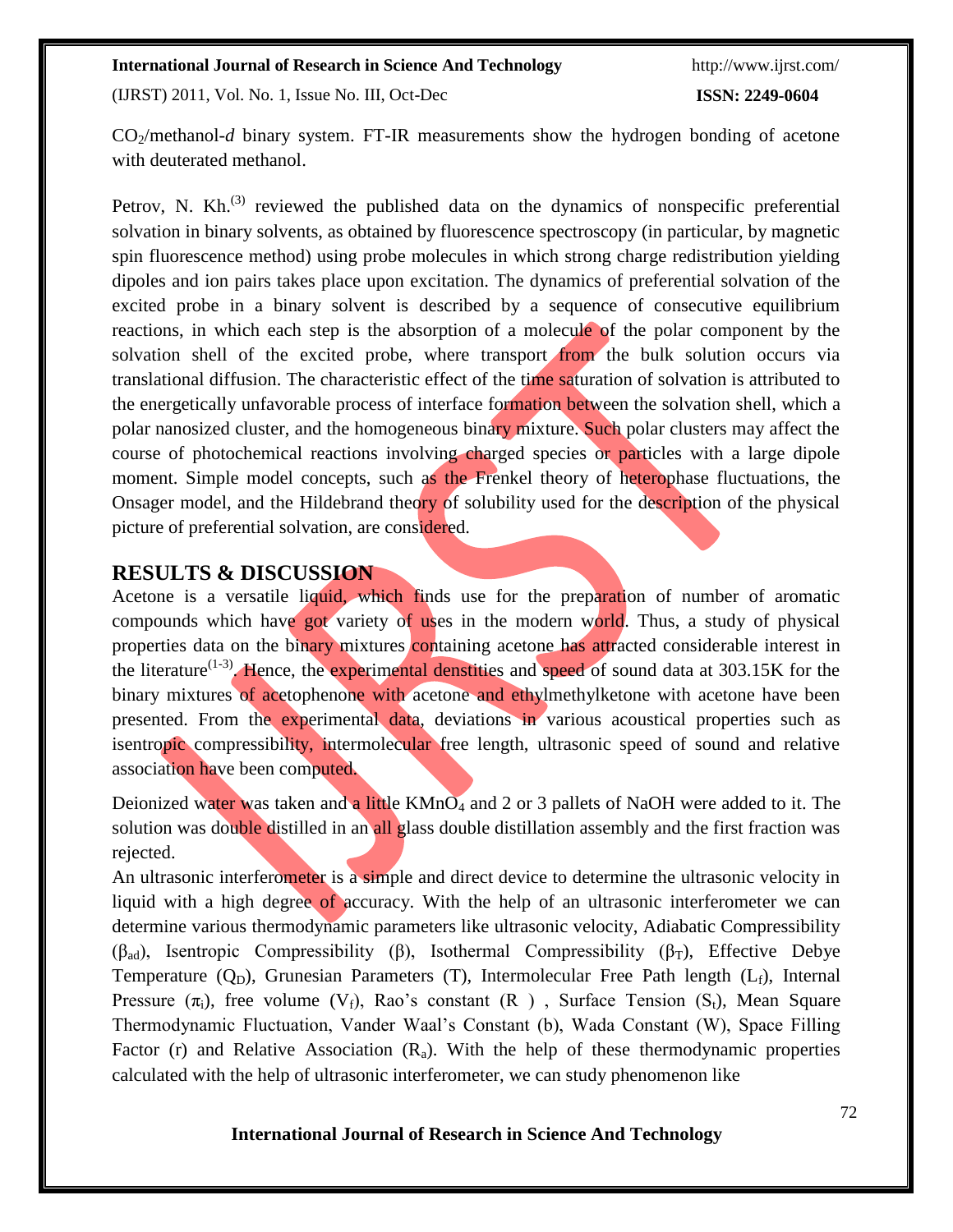(IJRST) 2011, Vol. No. 1, Issue No. III, Oct-Dec

**ISSN: 2249-0604**

azeotropism, intermolecular interactions, miscibility and compatibility of binary liquid mixture, phase transition between various phases, various thermodynamic properties of binary and ternary liquid mixture, transport related phenomenon and various properties related with transport phenomenon etc.

## **WORKING PRINCIPLE OF ULTRASONIC INTERFEROMETER:**

An ultrasonic interferometer is a simple and direct device to determine the ultrasonic velocity with a high degree of accuracy. The principle used in the measurement of velocity is based on accurate determination of the wavelength  $(\lambda)$  in the medium. Ultrasonic waves of known frequency are produced by a quartz plate fixed at the bottom of the cell. The waves are reflected by a movable metallic plate kept parallel to the quartz plate. If the separation between these plates is exactly a whole multiple of the sound wavelength, standing waves are formed in the medium. The acoustic resonance gives rise to an electrical reaction on the generator driving the quartz plate and the anode current of the generator becomes maximum.

If the distance is now increased or decreased and the variation is exactly one half wavelength or multiple of it, anode current again becomes maximum. From the knowledge of wavelength, the velocity can be obtained by the relation;

Velocity = wavelength  $\times$  frequency

 $V = \lambda \times V$ 

The determination of adiabatic and isothermal compressibility's may be done by the following formula;

$$
V = \sqrt{\frac{1}{\rho \beta_{adiab}}} = \sqrt{\frac{\gamma}{\rho \beta_{isotherm}}}
$$

Where,  $\gamma$  is the ratio of specific heats,  $\rho$  is the density of liquid $\beta$  *adain* is adiabatic compressibility's and  ${}_{i}\mathcal{B}_{therm}$  is the isothermal compressibility's.

## **EXPERIMENTAL DETAILS OF ULTRASONIC INTERFEROMETER STUDY**

High purity grade acetone purchased from Qualigens Fine Chemicals, 99.8%, India was used without further purification, except drying over molecular sieves, acetophenone was obtained from S D fine Chemicals, A R Grade 99.4% are purified by standard procedure<sup> $(4)$ </sup>. The mixtures were prepared by weight and were kept in special airtight bottles.

The densities of pure liquids and binary mixtures were measured using a single capillary pycnometer (made of borosil glass) of bulb capacity  $8 * 10^{-3}$  dm<sup>3</sup>. The marks of the stem were calibrated with triple distilled water. The ultrasonic speeds in pure liquids and in their binary mixtures were measured using single crystal variable path length ultrasonic interferometer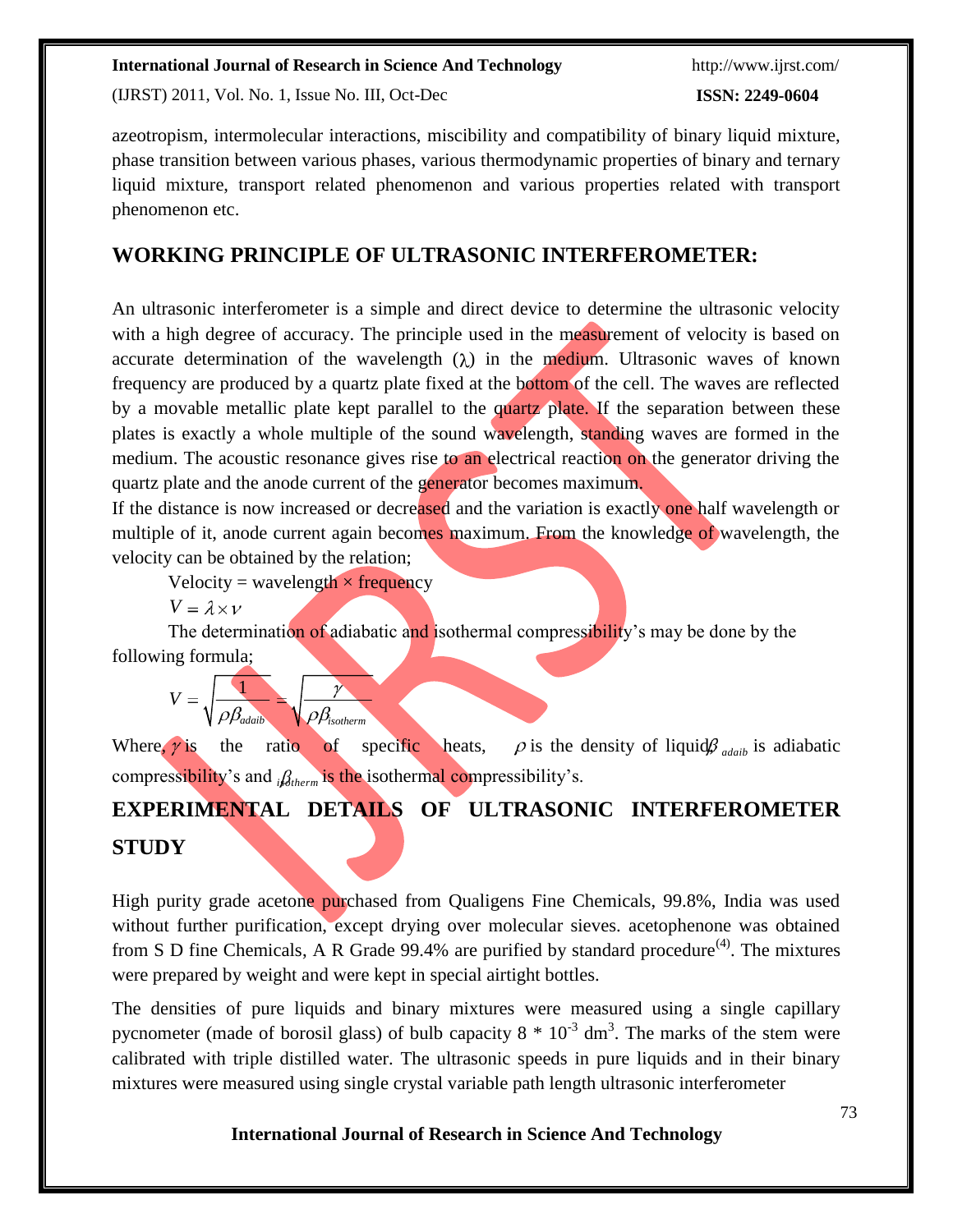http://www.ijrst.com/

(IJRST) 2011, Vol. No. 1, Issue No. III, Oct-Dec

#### **ISSN: 2249-0604**

(Mittal Interprises, New Delhi, Model: M-82) operating at 2 Mhz by the method described elsewhere<sup> $(5,6)$ </sup>. Experimentally determined values of densities and speeds of sound, whichever available, for the pure liquids are compared with the literature.

Isentropic compressibility, intermolecular free length and relative association have been calculated by the following formulae  $(1)$ :

$$
k_{s} = \frac{1}{u^{2} \rho}
$$
  

$$
L_{F} = K k_{s} \quad \frac{1}{2}
$$
  

$$
R_{A} = \frac{\rho}{\rho_{0}} \left(\frac{u_{0}}{u}\right)^{\frac{1}{2}}
$$

Where  $\rho_0$  and  $u_0$  are the densities and ultrasonic speed of pure solvent,  $\rho$  and *u* are the density and ultrasonic speed of mixtures respectively and K is the temperature dependent Jacobson constant (6.0816 $\lambda$ 0<sup>4</sup> at 35<sup>0</sup>C).

The deviation parameters of the binary liquid mixtures have been evaluated using the general equation:

$$
\Delta y = y_{mix.} - x_1 y_1 + x_2 y_2
$$

Where, y indicates the parameters such as isentropic compressibility, intermolecular free length and ultrasonic speed;  $x_1$  and  $x_2$  are the mole fractions of components 1 and 2 respectively. *y* , *y*<sup>1</sup> , *y*<sup>2</sup> , and *ymix*. are the deviations parameter, parameters of the components 1 and 2 and observed parameter respectively.

Graphical representation of  $\Delta k_s$  as a function of mole fraction of acetone,  $x_1$  is given in Figure

The dependence of on mole fraction of acetone is fitted to a Redlich-Kister type equation <sup>(2)</sup>;

$$
\sigma \Delta k_{s} = \left[ \sum \frac{\Delta k_{s,obsr} - \Delta k_{s,cal}}{n-m} \right]^{1/2}
$$

Where, n is the total number of experimental points and m is the number of coefficients.

## **CONCLUSION**

Mixed solvents, rather than pure solvents, find practical applications in most chemical processes, their properties are less known. Derived parameters from ultrasonic speed measurement and the corresponding excess functions provide qualitative information regarding the nature and strength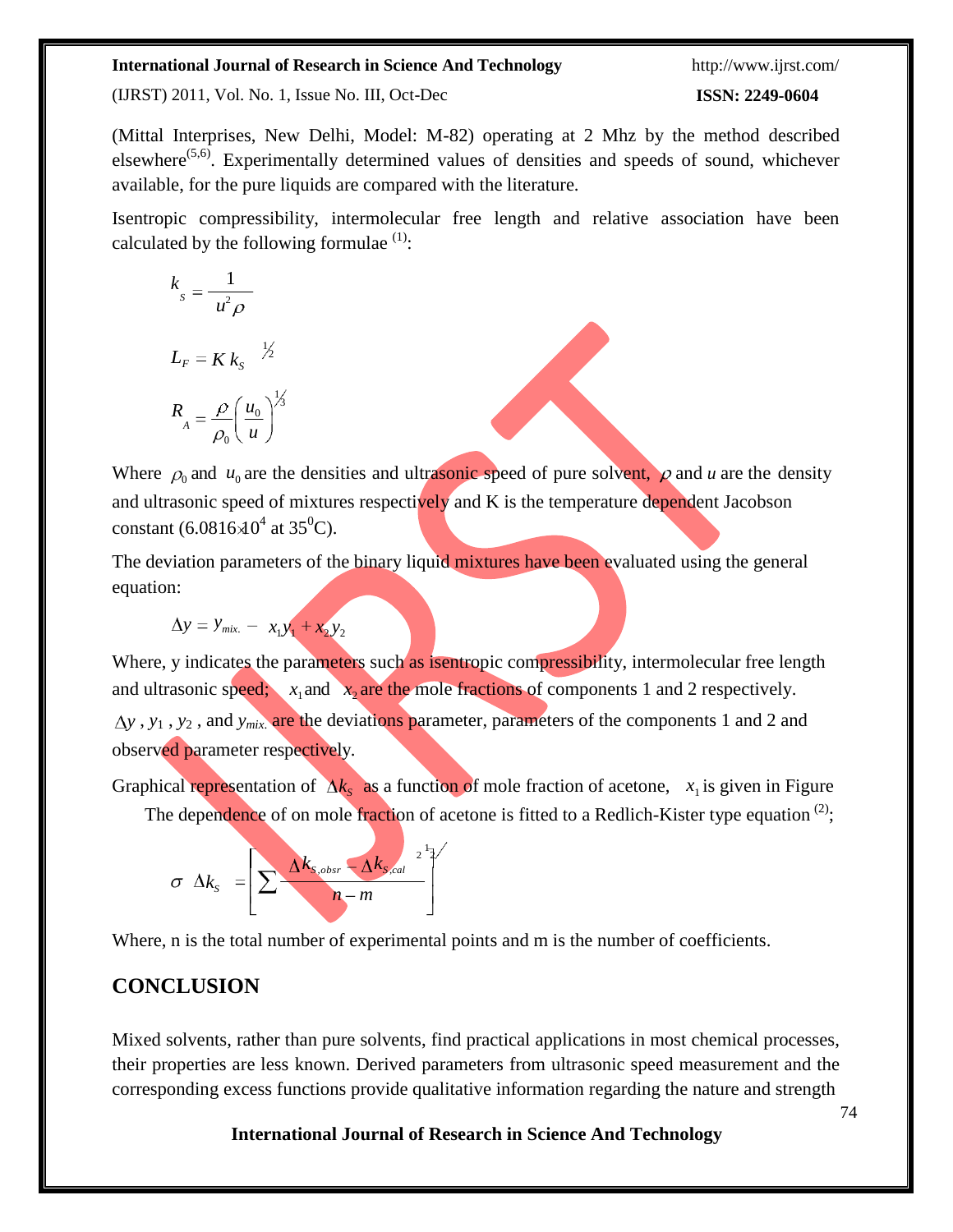(IJRST) 2011, Vol. No. 1, Issue No. III, Oct-Dec

http://www.ijrst.com/

#### **ISSN: 2249-0604**

of interactions in liquid mixtures. In the manuscript, we report the results of our study on the binary mixtures of acetone with acetophenone and ethylmethylketone, covering the entire composition range, at 303.15K. Acetone is commonly used for preparation of various organic compounds. Thus, acetone + acetophenone/ethylmethylketone mixed solvents would enable us to have a large number of solvents, with appropriate physiochemical properties, which can be used for a particular chemical process. Therefore, present study was undertaken in order to have deeper understanding of the intermolecular interaction between the components of the above binary mixtures.

## **PROPOSED RESEARCH WORK**

In the present work, an attempt has been made to find experimental densities and speed of sound at  $30^0$ C between acetonephenone and ethylmethyl ketone with acetone binary liquid mixtures covering entire composition range with the help of ultrasonic interferometer. From the experimental data, deviations in various acoustical properties such as isentropic compressibility, intermolecular free length and relative association will be computed.

#### **REFERENCES**

- 1. Redlich O & Kister A T, Ind Eng Chem.  $40(148)$  345.
- 2. Jacobson B, Acta Chim Scand 6 (1952) 1485.
- 3. Ali A, Nain A K and Kamil M, thermochim Acta 274 (1996) 209.
- 4. Ali A, Hyder S and Nain A K, Acoustics Lett. 21 (1998) 21; J. Mol. Lig. 79 (1999) 89; Indian J. Phys. B74 (2000) 63.
- 5. Jacobson B, Acta Chem. Scand, 5 (1951) 1214; 6 (1952) 1485; J. Chem Phys. 20, (1952) 927.
- 6. Schaaffs W, Aciustica 30 (1974) 275; 33 (1975) 272.
- 7. Nomoto O, J. Phys. Soc. Jpn. 13 (1958) 1528.
- 8. Dael W Van and Vangeel E, Proc. Ist International Conf. on calorimetry Thermodynamics, Warsaw (1969).
- 9. Riddick J A, W B Bunger and Sakano T K, Techniques in Chemistry, vol. VII, organic solvents,  $4<sup>th</sup>$  Edn, (John Wiley, ney York, 1986).
- 10. Prakash O. and Sinha S., Acoustica, 54 (1984) 233.
- 11. Chennarayappa C., Rambabu K. Venkateswarlu and Raman G. K., Acoustics Lett. 15 (1991) 83.
- 12. Venkatesulu D, Vankatesu P and Rao M. V. P, J. Chem Eng data, 41 (1996) 819.
- 13. Eyring H and Kincaid J F, J. Chem. Phys. 6 (1938) 620.
- 14. Fort R J and Moore W R, Trans. Faraday Soc. 61 (1965) 2102.
- 15. Redlich O and Kister A T, Ind. Eng. Chem., 40 (1948) 345.
- 16. Ogawa H and Murakami S, J. Solution Chem. 16 (1987) 315.
- 17. Swami G N, Dharmaraju G and G K Raman, Can J. Chem. 58 (1980) 229.